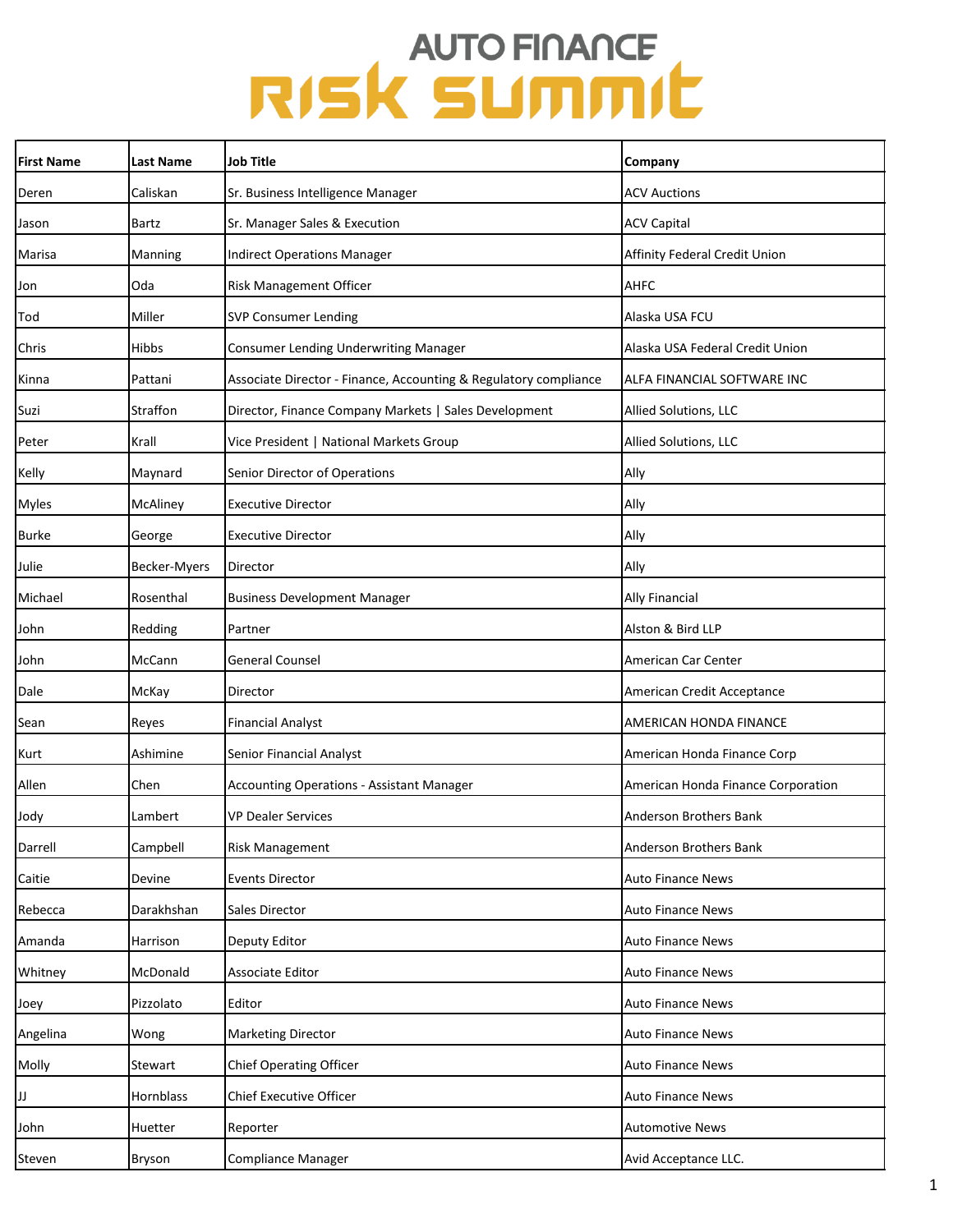| <b>First Name</b> | <b>Last Name</b> | Job Title                                      | Company                          |
|-------------------|------------------|------------------------------------------------|----------------------------------|
| Swaroopa          | Pai              | Principal Data Analyst                         | <b>Black Book</b>                |
| Alex              | Yurchenko        | SVP, Chief Data Science Officer                | <b>Black Book</b>                |
| François          | de Pimodan       | Sales director                                 | Bleckwen                         |
| Kelly             | Feeley           | <b>Account Executive</b>                       | Bleckwen                         |
| Christina         | Trithara         | Vice President Member Experience & Lending     | Cal State LA FCU                 |
| Xin               | Jiang            | Director                                       | Capital One                      |
| lan               | Frame            | Manager, Auto Finance                          | <b>CARFAX</b>                    |
| Paul              | Harder           | VP Automotive Finance                          | <b>CIBC</b>                      |
| Sona              | Shakoory         | Head of Risk Management and Analytics          | CIG Financial                    |
| Michael           | Blanchard        | Director                                       | Consumer Research Solutions, CRS |
| Jennifer          | Keys             | SVP - Compliance Solutions                     | Covius                           |
| Matt              | Johnson          | Vice President                                 | Covius                           |
| Kevin             | Chartier         | Vice President, Manheim Consulting             | Cox Automotive                   |
| Kathleen          | Venner           | Senior Director of Product                     | Cox Automotive                   |
| Darren            | Lorentz          | <b>SVP Product Management</b>                  | <b>CU Direct Corporation</b>     |
| Mark              | Chandler         | VP, Business Development                       | <b>CULA</b>                      |
| Jason             | Alexander        | Sr. Manager, Business Compliance               | Dealertrack CMS                  |
| Jeff              | Ellis            | <b>Business Development Executive</b>          | Digital Matrix Systems           |
| Alexis            | Mooney           | <b>Account Manager</b>                         | Digital Matrix Systems           |
| Michael           | <b>Bartlett</b>  | Sales Director                                 | Earnix Inc                       |
| Geoff             | Gunn             | VP, Analytical Consulting                      | Equifax                          |
| Pushpinder        | Manaise          | <b>SVP Analytical Consulting</b>               | Equifax                          |
| Will              | Holleman         | Sales Director                                 | Equifax                          |
| Matthew "Rod"     | Allen            | Account Executive - Automotive                 | Equifax Auto                     |
| Carly             | Bennett          | Indirect Lending                               | Erie FCU                         |
| Katie             | Johar            | Americas Automotive and Captive Finance Leader | Ernst & Young                    |
| Andrea            | <b>Butcher</b>   | Compliance Advisor                             | <b>Exeter Finance</b>            |
| amar              | uppal            | Internal Audit Manager                         | EY                               |
| Khyra             | Jeffries         | Senior Manager: Risk Technology Leader         | EY                               |
| John              | Elias            | <b>VP Sales</b>                                | <b>F&amp;I Sentinel</b>          |
| Mayra             | Rosales          | <b>Business Analyst</b>                        | Farm Bureau Bank                 |
| Amy               | Leavitt          | <b>Asset Recovery Manager</b>                  | Farm Bureau Bank                 |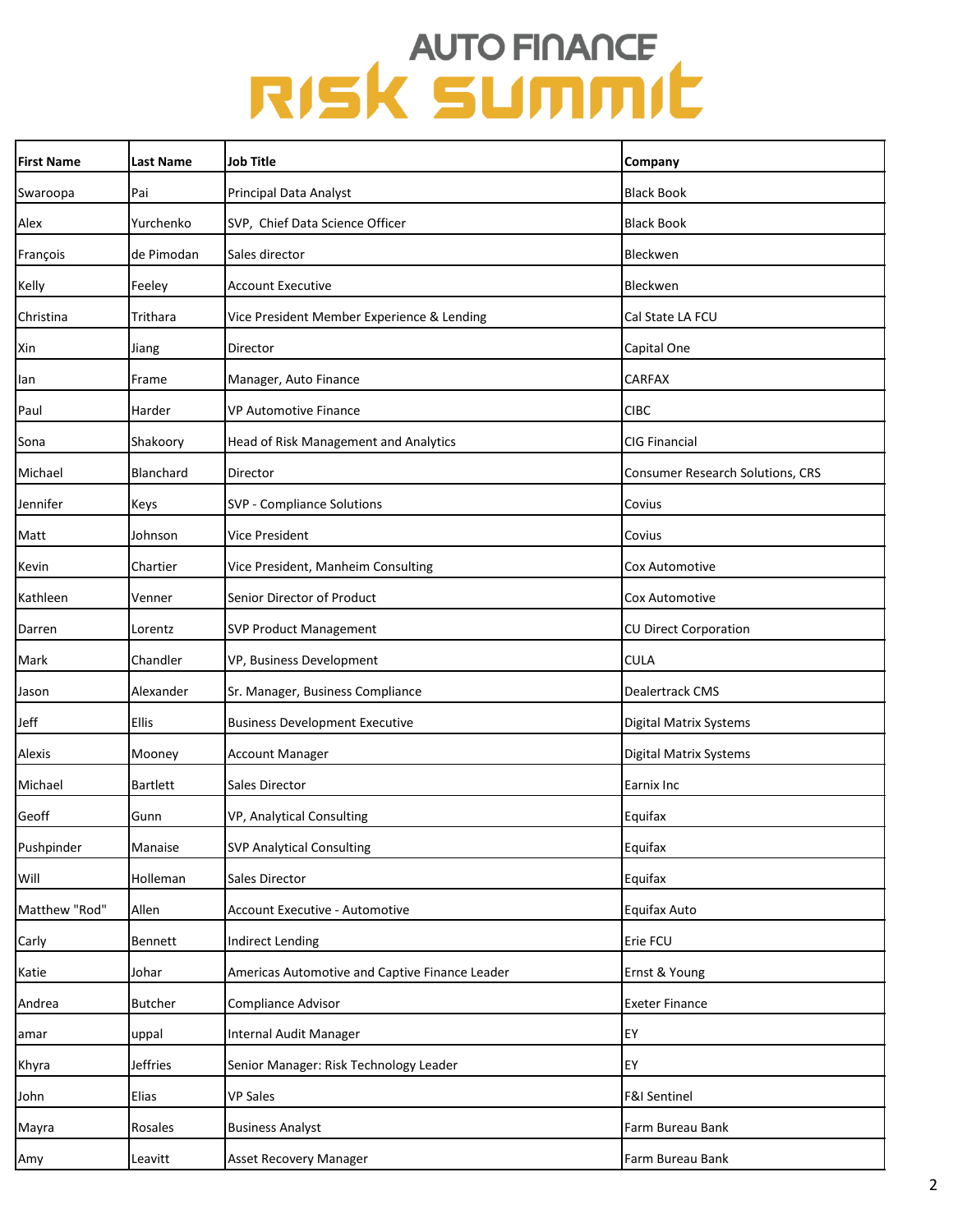| <b>First Name</b> | <b>Last Name</b> | Job Title                                    | Company                               |
|-------------------|------------------|----------------------------------------------|---------------------------------------|
| Ken               | Churton          | <b>Managing Director</b>                     | FTI Consulting, Inc.                  |
| Margaret          | Shea             | Senior Director                              | FTI Consulting, Inc.                  |
| Badri             | Sridhar          | <b>Managing Director</b>                     | FTI Consulting, Inc.                  |
| Danny             | Meagher          | Director, Risk Management                    | <b>Fusion Auto Finance</b>            |
| Alexander         | Velasquez        | Director of Underwriting                     | <b>Ganas Holdings</b>                 |
| Dan               | Segrell          | Director of Indirect Lending                 | Glens Falls National Bank & Trust Co. |
| Sebastian         | <b>Ricketts</b>  | Chief Residual Management Officer            | <b>GM Financial</b>                   |
| Robert            | Gage             | Partner                                      | <b>Hudson Cook LLLP</b>               |
| <b>Brent</b>      | Shnider          | SVP, Sr. Underwriting Manager                | Huntington National Bank              |
| Jennifer          | Kim              | <b>Chief Risk Officer</b>                    | Hyundai Capital America               |
| Melanie           | Weaver           | SVP, Strategic Partnerships & Alliances      | ID Insight                            |
| Kristen           | Lanzavecchia     | Director, Industry Solutions                 | JD Power                              |
| Ajit              | Nalla            | Chief Risk Officer Auto Finance              | JP Morgan Chase                       |
| Jeff              | <b>Bullian</b>   | <b>Executive Director</b>                    | JPMorgan Chase & Co.                  |
| Kristopher        | Pritchard        | Owner                                        | <b>Kris Pritchard LLC</b>             |
| Kyle              | Mather           | VP of Indirect Lending                       | Landmark Credit Union                 |
| Matthew           | Trost            | Sr. Strategic Account Manager                | LexisNexis Risk Solutions             |
| Amir              | Tajkarimi        | CEO                                          | Lexop                                 |
| Gregg             | Stevens          | Attorney                                     | <b>McGlinchey Stafford</b>            |
| Mark              | Edelman          | Member                                       | <b>McGlinchey Stafford PLLC</b>       |
| Matt              | Manning          | Member                                       | McGlinchey Stafford, PLLC             |
| Maria             | Navarrette       | Sr. Compliance Specialist                    | <b>Mechanics Bank</b>                 |
| James             | Harrison         | <b>Operational Risk Manager</b>              | Mechanics Bank Auto Finance           |
| Kendall           | Schorr           | Risk Leader                                  | <b>Mechanics Bank Auto Finance</b>    |
| Michael           | Pereira Jr       | Vice President                               | <b>MidAtlantic Finance</b>            |
| Michael           | <b>Brisson</b>   | Director- Economic Research                  | Moody's Analytics                     |
| Andrew            | Kipnis           | General Manager                              | <b>Motorcars Leasing LLC</b>          |
| Justin            | Saleeby          | <b>Business Development</b>                  | <b>MS Services LLC</b>                |
| Sydne             | Schiefen         | <b>Business Development</b>                  | <b>MS Services LLC</b>                |
| Kenneth           | Rojc             | Managing Partner of Automotive Finance Group | Nisen & Elliott                       |
| Suzette           | Vigil            | <b>National Sales Executive</b>              | North American Recovery               |
| $\overline{c}$    | Magana           | National Sales Executive                     | North American Recovery               |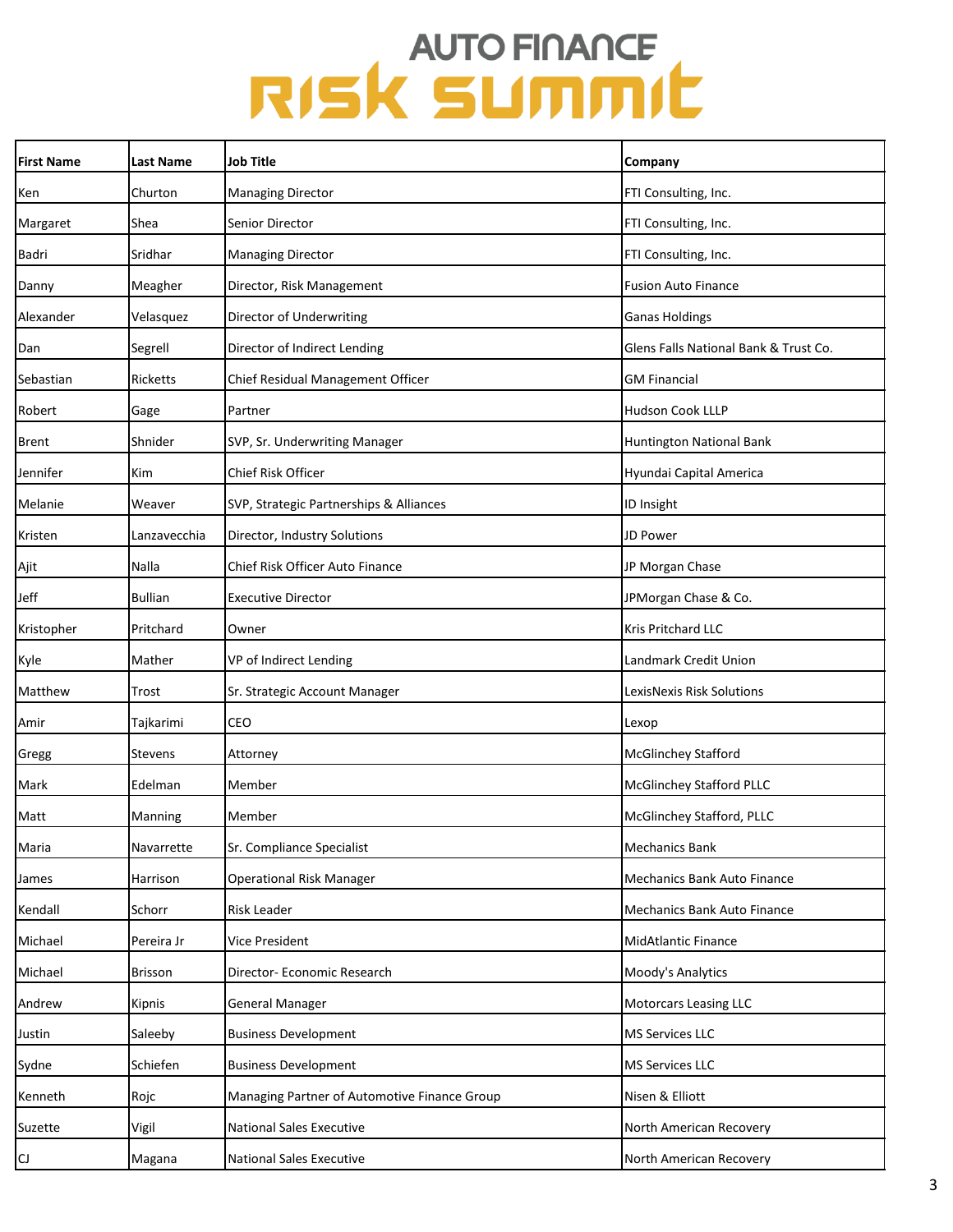| <b>First Name</b> | Last Name      | <b>Job Title</b>                                        | Company                           |
|-------------------|----------------|---------------------------------------------------------|-----------------------------------|
| Bryton            | Howell         | <b>National Sales Executive</b>                         | North American Recovery           |
| Rich              | <b>Black</b>   | Director of Indirect Business Development               | OCCU                              |
| Tim               | <b>Dubes</b>   | VP of Content and Communications                        | Ocrolus                           |
| Dana              | DellaCioppa    | Sales Development Representative                        | Ocrolus                           |
| Graham            | Ferguson       | <b>Account Executive</b>                                | Ocrolus                           |
| Jill              | Burnworth      | <b>Operations Manager</b>                               | Park National Bank                |
| Stephanie         | Allen          | Audit Manager                                           | Park National Bank                |
| Troy              | Rucker         | Credit Manager                                          | Park National Bank                |
| David             | LaRoche        | <b>Managing Partner</b>                                 | <b>Predictive Analytics Group</b> |
| Tyler             | DuBusky        | <b>Managing Partner</b>                                 | Premier Consumer Capital          |
| Katie             | Gloeckner      | <b>Account Executive</b>                                | Prodigal                          |
| James             | Vitale         | <b>Account Executive</b>                                | Prodigal                          |
| Heather           | Sullivan       | SVP- Consumer Lending                                   | <b>RBFCU</b>                      |
| Terry             | O'Loughlin     | Director of Compliance, Reynolds Document Solutions     | Reynolds and Reynolds             |
| Chris             | Dyck           | Manager of Credit and Dealer Services                   | Rifco National Auto Finance       |
| Brenna            | Elefson        | Project Lead                                            | Rifco National Auto Finance       |
| Pete              | Hoglund        | Manager                                                 | <b>RSM</b>                        |
| Cameron           | Jones          | Director, Risk Consulting                               | <b>RSM US LLP</b>                 |
| David             | McKay          | VP Business Development and Sales                       | <b>RVI Group</b>                  |
| Christopher       | Mitcham        | SVP Corporate Development & Service for Others          | Santander Consumer USA            |
| Adam              | MacDonald      | SVP, Data Strategy & Risk Management                    | SCI Lease Corp                    |
| Anthony           | Cox            | <b>Business Operations Consultant</b>                   | Securian Financial                |
| Keath             | Daniels        | VP of Financial Management of Securian Casualty Company | Securian Financial                |
| David             | Wheeler        | Pres/CEO                                                | <b>SMT Financial Corporation</b>  |
| Fred              | Shields        | <b>Enterprise Account Manager</b>                       | Socure                            |
| Maureen           | Josenhans      | <b>Strategic Account Manager</b>                        | Socure                            |
| Steve             | Craig          | Director, Sales                                         | Socure                            |
| Tony              | Sottile        | Attorney                                                | Sottile & Barile, LLC             |
| Franco            | <b>Barile</b>  | Attorney                                                | Sottile & Barile, LLC             |
| Sina              | Olfati         | VP and COO                                              | Source On Financial Corp          |
| David             | <b>Bastian</b> | Director, Strategy & Innovation                         | Southeast Toyota Finance          |
| Susan             | Richards       | Director of Business Development                        | Spring Oaks Capital               |